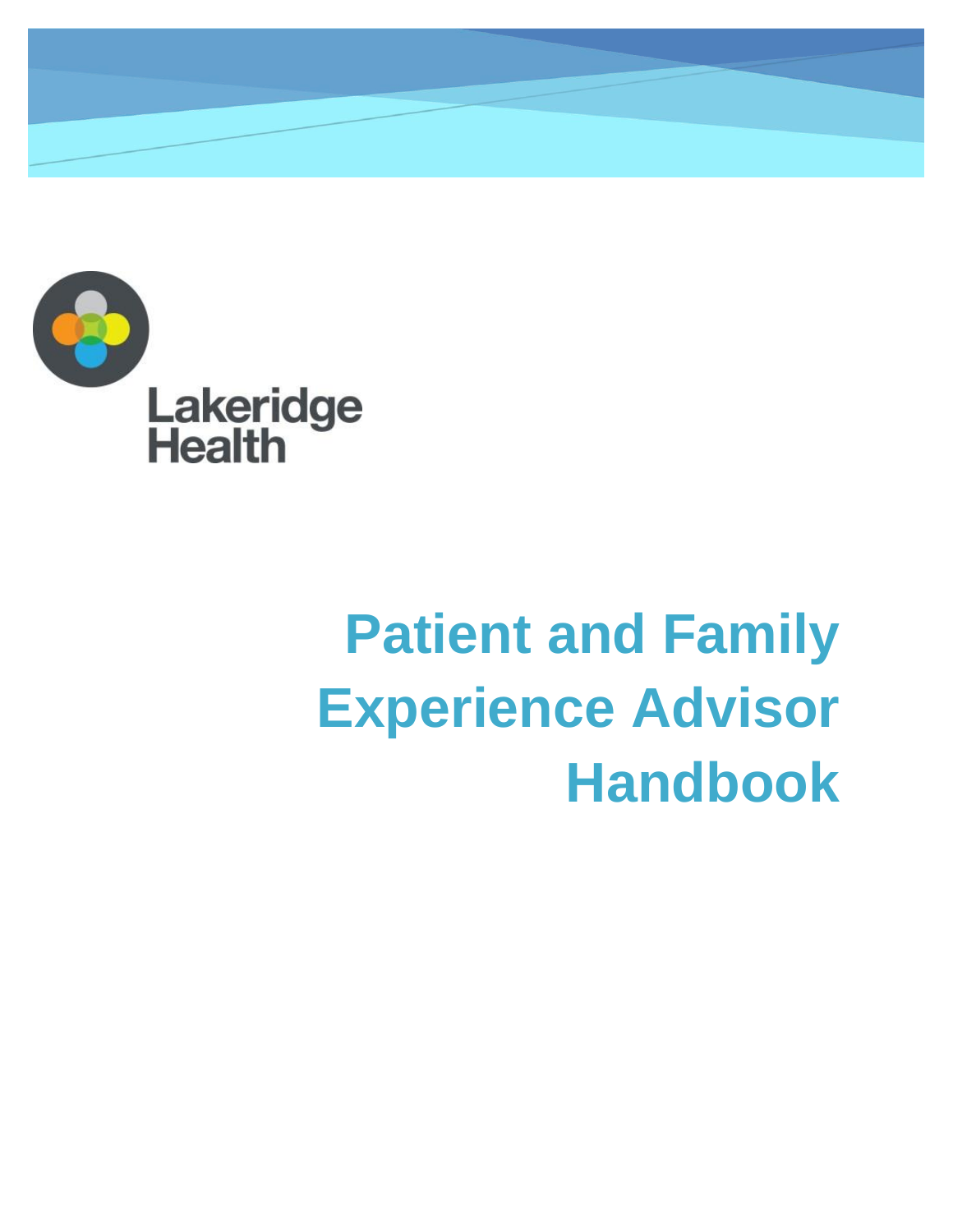

# **Patient and Family Experience**

# **Advisor Handbook**

Thank you for your interest in partnering with Lakeridge Health as a Patient and Family Experience Advisor. Advisors ensure that the voices of patients and families are heard, considered and included. Your experience as a patient or family member/partner-incare will contribute to how care is delivered at Lakeridge Health. This guide provides an overview of the role to assist you in your decision to apply to become an Advisor.

#### **Lakeridge Health Vision**

Lakeridge Health believes that "every interaction with patients and their families is an opportunity to enhance the quality of their experience…" Your partnering with us as a Patient and Family Experience Advisor will allow us to realize this vision.

#### **Lakeridge Health's Patient Declaration of Values**

Lakeridge Health is committed to providing our patients and their families with a safe, high-quality care experience at our hospitals and to continuously improve in order to do so. Lakeridge Health, in consultation with the public, has developed a statement outlining what patients and their families' value. This statement, known as the Patient Declaration of Values, will ensure our patients' needs are well considered throughout their care journey.

At Lakeridge Health, patients, families, visitors, teams, physicians and volunteers will:

- Be treated with kindness, dignity and respect
- Value safe patient care
- Share information appropriately, clearly and confidentially
- Respect informed decisions about care
- Work together to support the plan for patient care
- Welcome and value comments, concerns and questions

The Patient Declaration of Values closely aligns with the "4 Core Principles of Patientand Family-Centred Care" as outlined by the Institute for Patient and Family Centred Care [\(www.ipfcc.org\)](http://www.ipfcc.org/)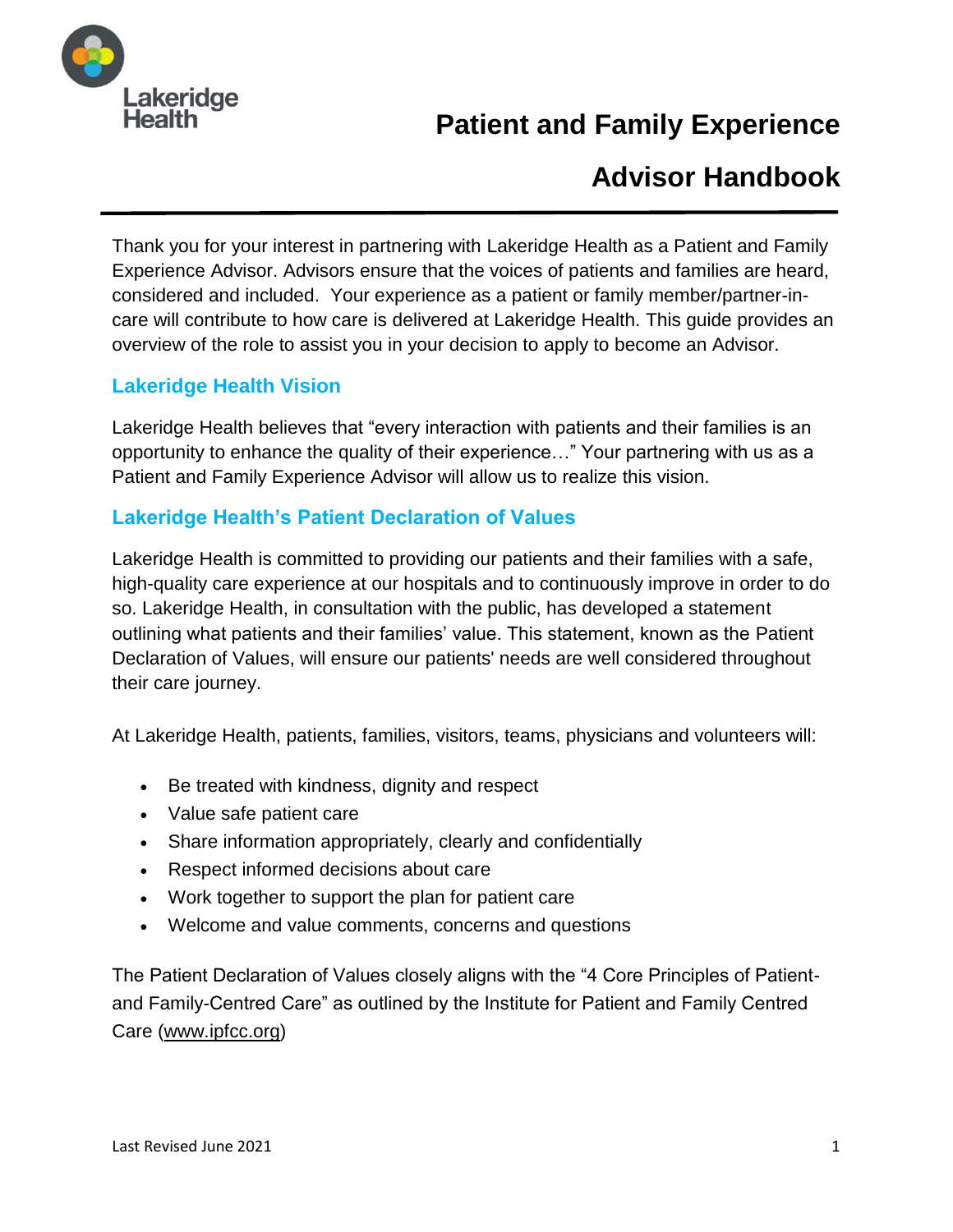# **4-Core Principles of Patient and Family Centred Care**

Patient and family centred care is an approach to the planning and delivery of the best possible health care and outcomes for patients. It involves mutually beneficial partnerships among patients, families, hospital leaders and team members.

There are four core concepts to patient and family centred care:

- Dignity and Respect
- Communication/Information Sharing
- Collaboration
- Participation

We hope that our patients and their families\* will experience the best of these concepts every time they interact with our hospital or that we will learn from issues together to make improvements.

Patient and Family Centered Care is working **WITH** patients and families, rather than doing **TO** or **FOR** them

#### **What is a PFEA?**



An Advisor is a patient or a family member/partner-in-care who has had recent experience, within 2 years, with care provided at any Lakeridge Health location, in any program or department. As an Advisor, you bring expertise about what it is like to be a patient or family member at Lakeridge Health. Advisors partner with teams and physicians to provide direct input into programs and practices which affect patient care and services. Your voice and your experience matters.

\* family is determined by the patient and is not limited to blood ties

#### **Is there a difference between an advisor and an advocate?**

Yes. An advocate is a person who pleads the cause of another. An Advisor is a person who brings their experience as a patient or family member to the decision-making table. An Advisor looks at the big picture through the lens of their own experience.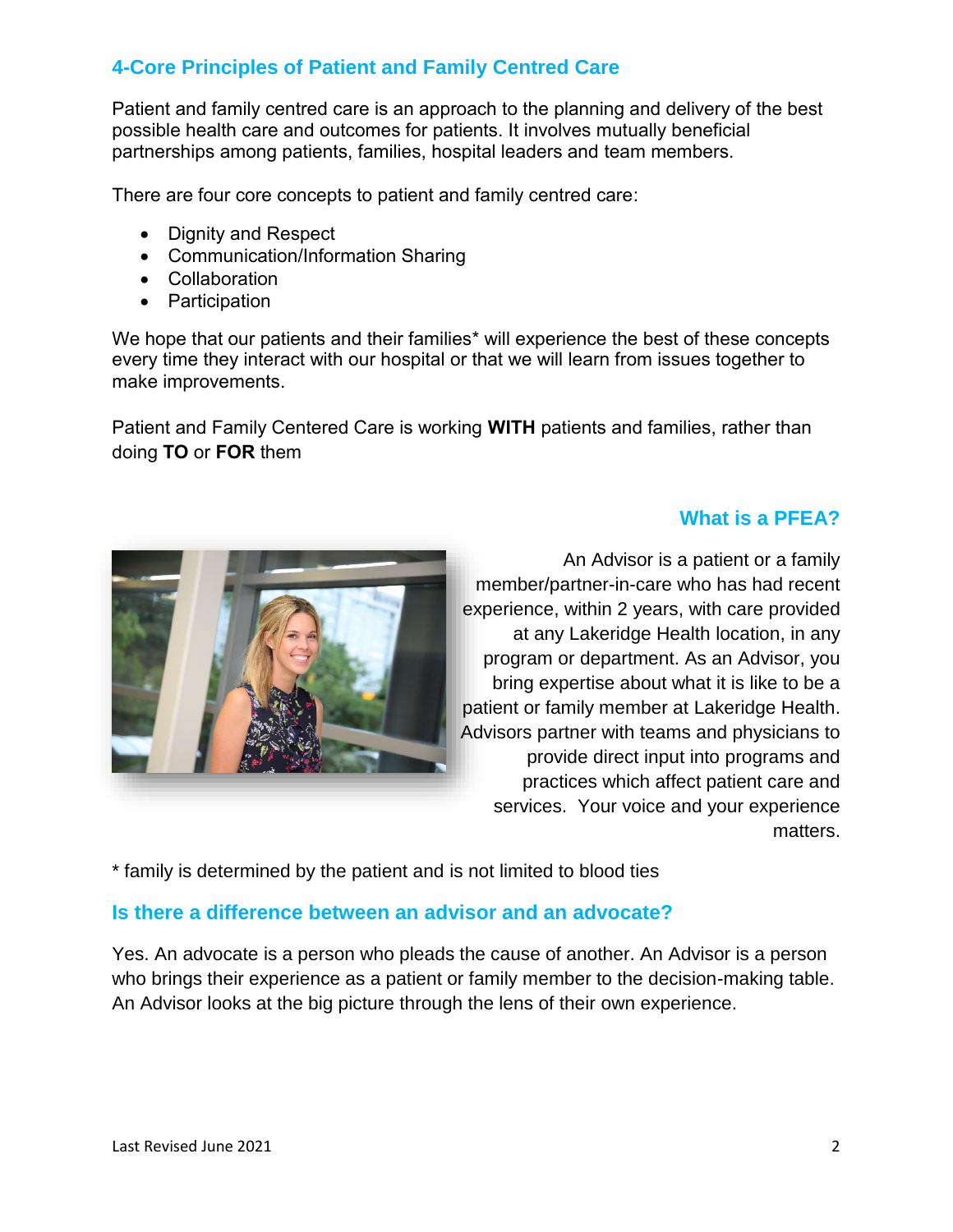# **Required Characteristics of a Successful PFEA**

- A patient or family member of a patient who has had recent experience, within the last 2 years, with care provided at any Lakeridge Health location
- Respectful of others and their perspectives; non-judgmental
- Comfortable speaking in a group and interacting with others
- Good listener
- Able to use their personal experience constructively; see the big picture
- Positive attitude
- Ability to work collaboratively with other Advisors and healthcare providers
- Desire to expand their knowledge and skills
- Desire to participate in bringing about meaningful change
- Able to maintain confidentiality of patient and organizational information
- Access to and comfortable using email is an asset

#### **Roles and Responsibilities**

- Receive direction and guidance from the Patient Experience Department through the Consultant
- Partner with teams to ensure care is provided in a fully accessible environment that promotes healing, ensures dignity and instills trust
- Keep the patient and family as the focal point of the care we provide
- Build partnerships with teams and colleagues based on mutual respect and open communication
- Collaborate on quality improvement initiatives, process improvement projects, program development and facility design
- Be responsible for attending meetings and familiarizing yourself with materials sent out prior to each meeting
- Do not discuss confidential information outside of meetings.
- Adhere to all Lakeridge Health policies, procedures and guidelines including Code of Conduct, Confidentiality and Infection Prevention and Control



Picture Credit: Stan Phillips, PFEA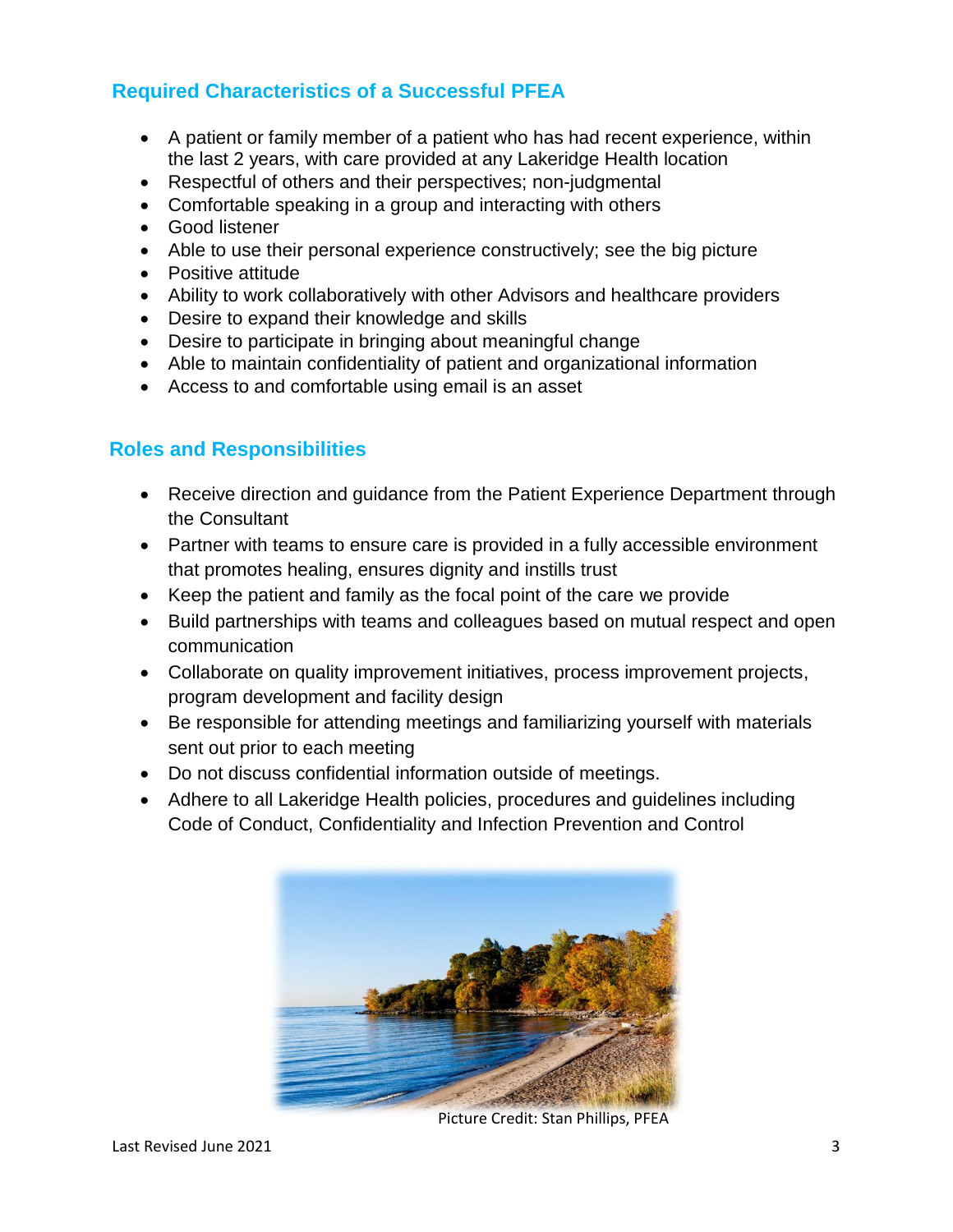# **Opportunities for a PFEA**

Patient and Family Experience Advisors participate in ways that best match their interests, experience and availability. Opportunities for Advisors at Lakeridge Health can include:

- **Story Sharing** PFEAs talk about their health care experiences with physicians, teams, and other patients.
- **Committees and Councils** PFEAs participate on committees, councils and working groups with leadership and teams.
- **Patient Education Materials** PFEAs review or help create materials like pamphlets and brochures that are provided to patients and family members
- **Short-Term Projects** PFEAs partner with teams on short term projects or focus groups to help improve services.
- **Serve on a Patient and Family Advisory Council** PFEAs meet with other patients, family members and team members to discuss and plan changes to improve hospital quality and safety.
- **Recruitment** PFEAs partner in the process to recruit team members and present the concept of person and family-centred care.

To ensure a mutually beneficial relationship between the Advisor and Lakeridge Health, you will be placed into an opportunity through the Right Fit process.

To do so, we complete the following:

- Work with the project team lead to ensure criteria is clear and wellcommunicated
- Meet & Greet opportunity for PFEA and team lead to get to know each other and ensure this is a good fit
- Tip sheets for both PFEA and team leader
- Peer-Mentor where applicable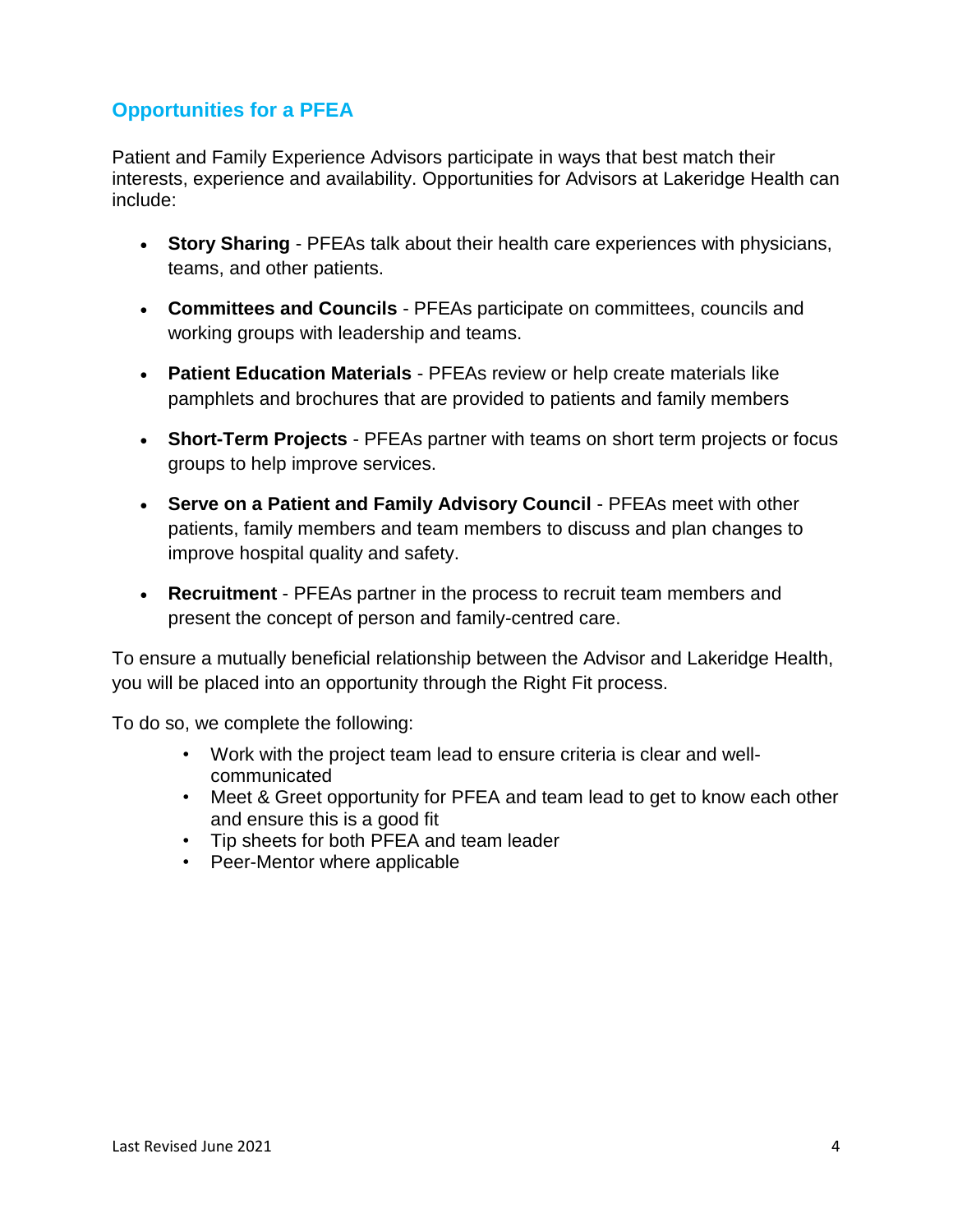#### **What you can expect as an PFEA**

- Orientation on your role as a Lakeridge Health Patient and Family Experience Advisor
- Introduction to the Council/Committee/Group that you may join
- Have abbreviations, acronyms and terms clearly defined/explained.
- Support and training tools and tips
- Education opportunities annual Advisor Forum
- Right opportunities for the right advisor
- Honour and respect ideas and solutions
- Timely communication
- Open door policy

#### **What is expected of you**

- Regularly attend to the commitments that have been made, either in person or via teleconference when available. If an Advisor is unable to attend, it is required to notify the staff lead of the opportunity
- Provide input, insights and ideas
- Be open to participate and express views and respect the perspective of others
- Decline opportunities that are not meaningful and valuable
- Follow Lakeridge Health policies and procedures; being mindful of confidentiality and privacy at all times

The PFEA partnership is not:

- Taking on and implementing all patients and family's suggestions
- Dismissing or overriding professional and medical expertise and knowledge
- 'token' Advisors
- Asking for feedback when a decision is already made

#### **Your commitment**

- 1-2 year length of service
- 1+ hours monthly
- Reporting service hours (see Tracking Hours)
- Commitment to the areas that interest you
- Communication (email, phone)
- Use your personal experience constructively

You decide how much time you volunteer as a Patient and Family Experience Advisor. It may be a one-time activity, such as material review or story telling. It may involve ongoing participation in a committee, working group, or team.

If you are not able to participate in an opportunity, please advise us. It is important to keep two-way communication open.

Last Revised June 2021 5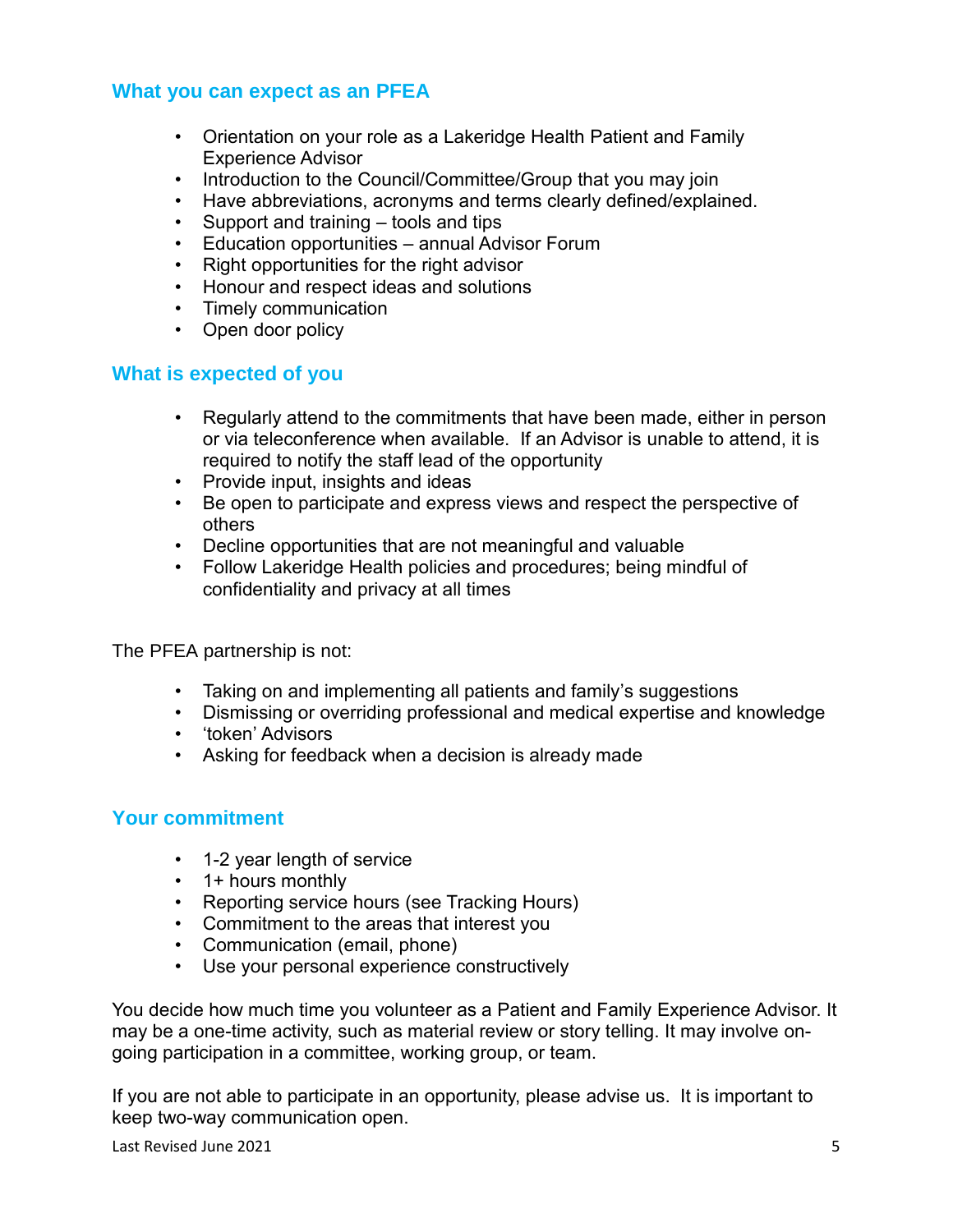To accommodate Patient and Family Experience Advisors who cannot attend in person, teleconference or videoconference is available.

#### **Our commitment to you**

- Support and training tools and tips
- Education opportunities Advisor Forum
- Right Fit
- Honour and respect ideas and solutions
- Timely communication
- Open door policy

## **Tracking Hours**

#### See Appendix A

## **Training Provided/Required for the role**

 PFEA orientation, support and recognition will be primarily through the Patient Experience Consultant. All advisors are required to participate in orientation in advance of beginning their role, and to participate in ongoing education as necessary.

## **Required Effort**

 Very light/minimal: physical effort normally found in clerical work – largely sedentary, occasional walking or standing

#### **Common Challenges as a PFEA**

Team members see you as 'representing the public'. It is not possible, of course, for you to represent all public opinion, as you are one person with one set of life experiences.

- Even if you have worked or volunteered with many people whose health is affected by the opportunity you are engaging in (e.g. diabetes or mental illness), you cannot 'represent' their opinions or experiences.
	- o How to answer: "I can't speak to everyone's experience, but here is my experience…"
- "This work is so slow! We're not DOING anything!"
	- $\circ$  Advisory committees often work quite slowly this can be frustrating for members of the public who may be accustomed to more tangible results and quick turn-around. Change takes time, and it can take a considerable length of time before committee members start to see the impact of their efforts.
- The role of a Patient Family Experience Advisor is vitally important to this work, but it must be understood as a 'long-term investment'. Please speak to the team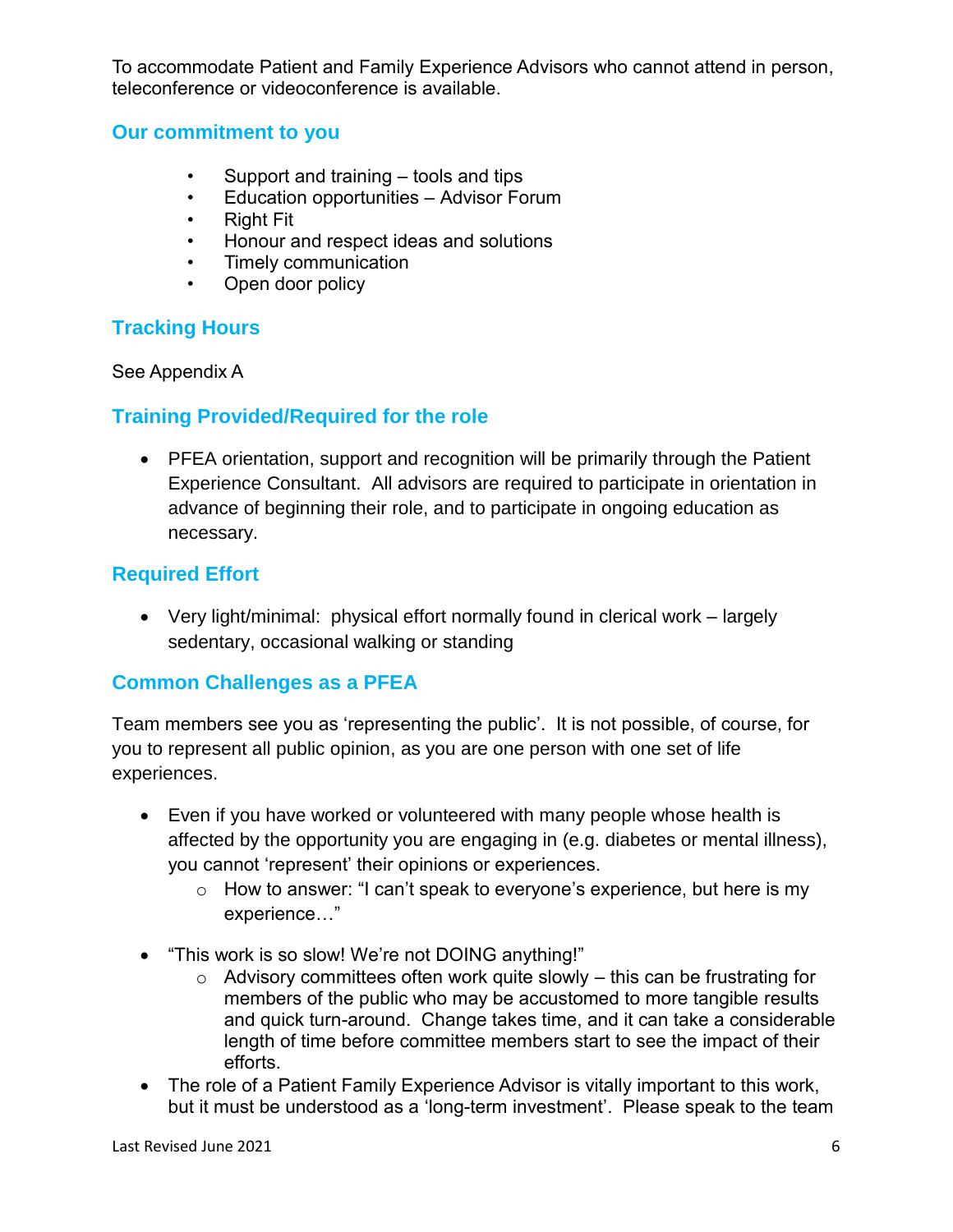leader if these concerns arise for you. You may be raising a timely and important theme for the committee to consider!

# **How do I prepare for meetings at Lakeridge Health?**

- Have a brief verbal introduction of yourself:
	- o *Your name*
	- o *That you are a Patient Family Experience Advisor*
	- o *Any relevant experience that shows what you bring to the meeting or group*
- Things to bring to the meeting:
	- o Paper copies of any documents you were sent before the meeting, such as agenda or items for discussion. Maybe create a binder or folder to keep paper and documents together
	- o Note taking materials such as a pen and paper or notebook
- To be an active and effective member of a meeting, you can:
	- $\circ$  Go through the agenda and review items prior to the meeting
	- o Participate at a level you feel comfortable and understand that your voice is valued
- For each agenda item, ask yourself:
	- o How can I contribute to the discussion?
	- o What is relevant information to bring to this discussion?

#### **Debate versus dialogue**

Another aspect of being effective in the advisory role is to look at your goal when meeting with others.

Many think dialogues is just talking back and forth but it's more than that! Dialogue is the art of a good conversation. Not to be confused with debate, dialogue is the peaceful way of working out a problem. Debate means stating your point of view without taking time to consider other options or getting your point across while trying to make others back down.

Dialogue is the process of putting two or more different opinions together to create a unified idea.

| <b>Debate</b>                                                    | <b>Dialogue</b>                                                                                   |
|------------------------------------------------------------------|---------------------------------------------------------------------------------------------------|
| Assumes that there is a right answer and<br>someone has it.      | Assumes that many people have pieces of<br>the answer and together they can create a<br>solution. |
| Defending assumptions as truth                                   | Revealing assumptions for re-evaluation                                                           |
| Combative: participants attempt to prove<br>the other side wrong | Collaborative: participants work together<br>toward common understanding                          |

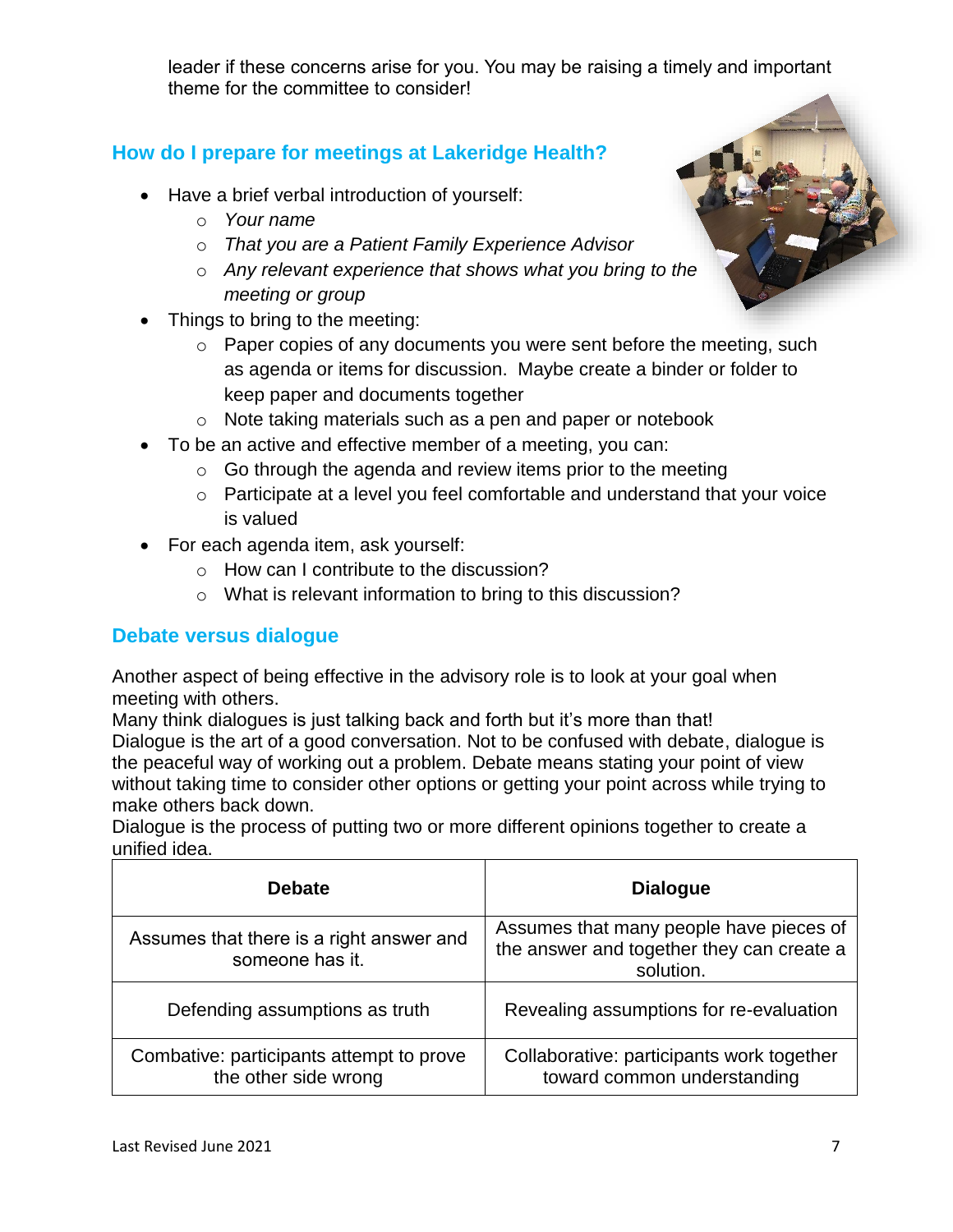| Defending one's own views against those<br>of others                                                                                         | Reflecting on and re-evaluating one's own<br>views                           |  |
|----------------------------------------------------------------------------------------------------------------------------------------------|------------------------------------------------------------------------------|--|
| Listen to find flaws and make<br>counterarguments                                                                                            | Listens to understand, find meaning and<br>agreement                         |  |
| Searches for problems and weaknesses.                                                                                                        | Searches for strengths and value in others'<br>ideas.                        |  |
| Countering of the other position without<br>consideration of feelings or relationship -<br>often belittles or deprecates the other<br>person | Genuine concern for the other person and<br>seeks to not alienate or offend. |  |
| About winning                                                                                                                                | About discovering new options                                                |  |

#### **If you encounter conflict or issues, please connect with the Patient Experience Consultant immediately.**

## **Application process for a PFEA**

Here are the general steps to becoming a Patient and Family Advisor at Lakeridge Health:

- Send an interest of application email to [advisors@lh.ca](mailto:advisors@lh.ca)
- You will be asked to submit a Lakeridge Health Patient and Family Advisor Volunteer Application.
- The Patient Experience office will contact you to schedule an interview
- Upon acceptance, register with Volunteer Services and as a Patient and Family Advisor by completing and submitting all necessary documentation
- Participate in mandatory Patient and Family Advisor orientation

Please note: Patient and Family Experience Advisors are considered corporate volunteers and will not become a member of any site "Auxiliary" body.

#### **What if I choose to Step down from being an Advisor?**

You can choose to stop volunteering as a Patient and Family Experience Advisor at any time during your term. Please communicate your intention with the Consultant for Patient Experience, preferably in writing at [advisors@lh.ca](mailto:advisors@lh.ca)

#### **Parking at Lakeridge Health**

The cost of parking at Lakeridge Health is covered for Lakeridge Health Patient and Family Experience Advisors for advisory business. You will be provided with information for your parking badge upon completion of the orientation process.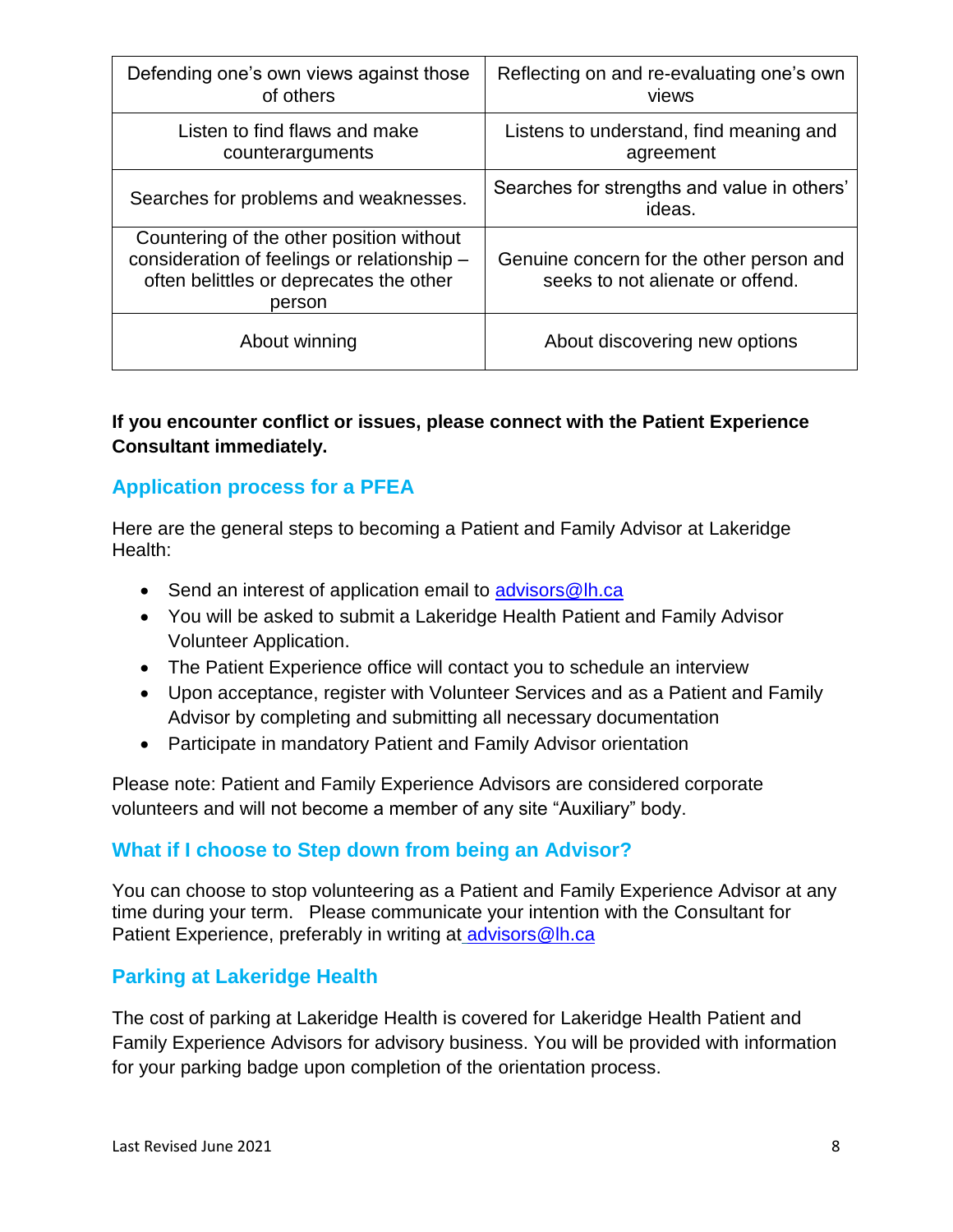**Thank you!**

**We trust that your experience as a Lakeridge Health Patient and Family Experience Advisor will be a meaningful one.**



#### **If you have a question or concern, please contact:**

Patient Experience Consultant 905-576-8711 ext. 32434 [advisor@lh.ca](mailto:advisor@lh.ca)

If you have any concerns which you feel uncomfortable raising with the Consultant, you may contact the Director of Patient Experience at 905-576-8711 ext. 32123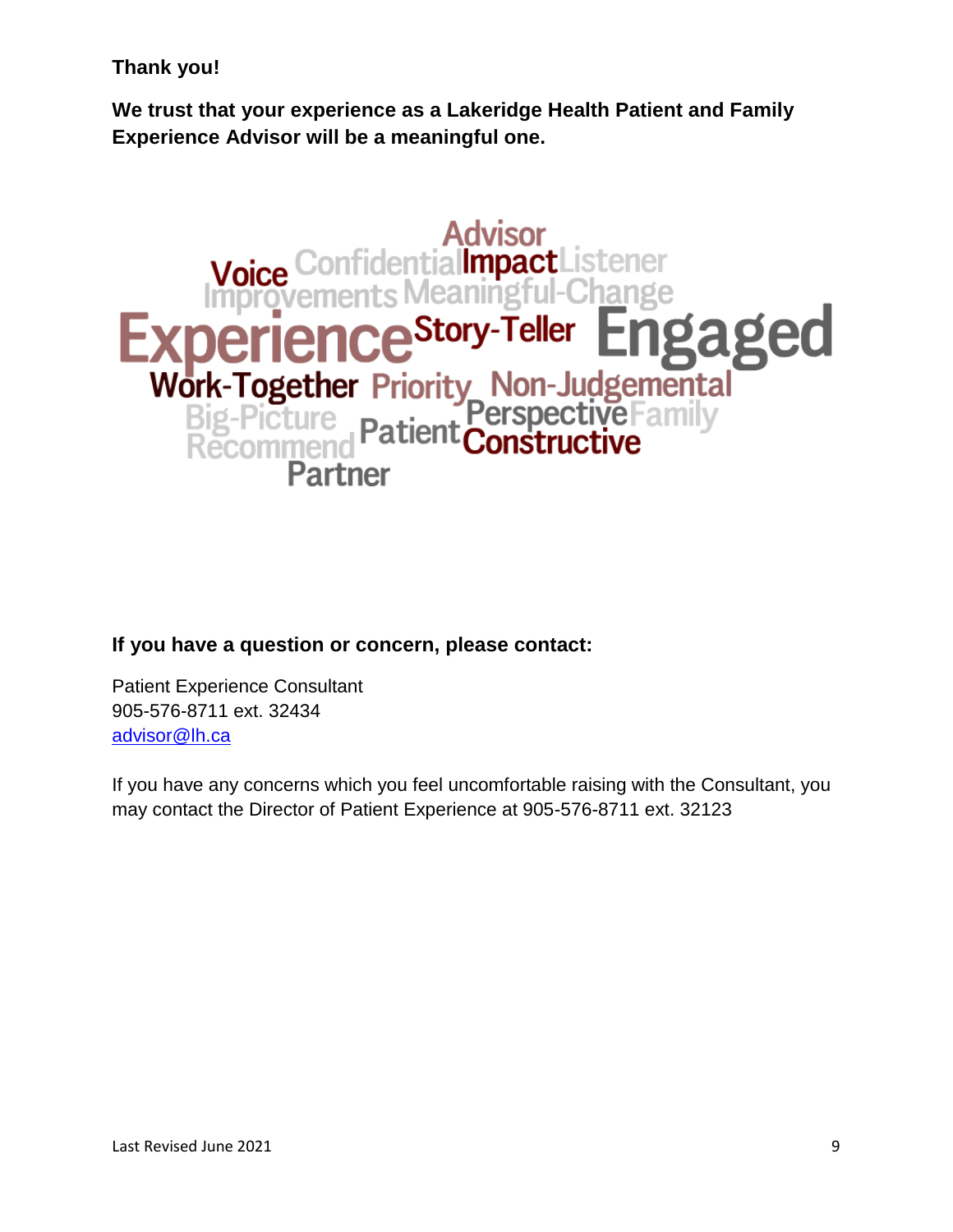#### **Appendix A**



# **Tracking Hours Patient and Family Experience Advisors**

It is important that Patient and Family Experience Advisors (PFEAs) track ALL of the hours they contribute to any Advisor work, whether it be at a Lakeridge Health site or off site (at home, an event, etc.). These hours are compiled and included in Lakeridge Health's Volunteer overall hours, which are then included in Quarterly Reports to the Lakeridge Health Board. We want to show everyone all of the amazing and inspiring work PFEAs do! **NOTE:** we encourage you to include time spent doing research, reading, using a computer etc.

Please use the attached form to track your hours. Please include the following information:

#### **1. Date of Activity**

Include the month, date and year.

#### **2. Activity Description and Location**

Include the location the activity took place (for example, LHO = Oshawa) and a short description of the type of activity it was (for example, Ethics Committee; or Patient and Family Advisory Council; or Reviewing Patient Education Material).

#### **3. Duration**

Include the length of time you performed this activity and what time it occurred. For example, 2hours = 530pm – 730pm

#### **4. Feedback/Notes**

This space is for you to provide any thoughts, feedback, review or notes regarding the activity (if applicable).

Each month you will receive an email with BOTH a blank tracking sheet for your use during that month, and a friendly reminder to send your completed tracking sheet from the previous month back.

*PLEASE NOTE: you do not have to use the Tracking Sheet! It is simply a guideline for the information we require to track your hours. You are more than welcome to just send an email to or call with the appropriate information.*